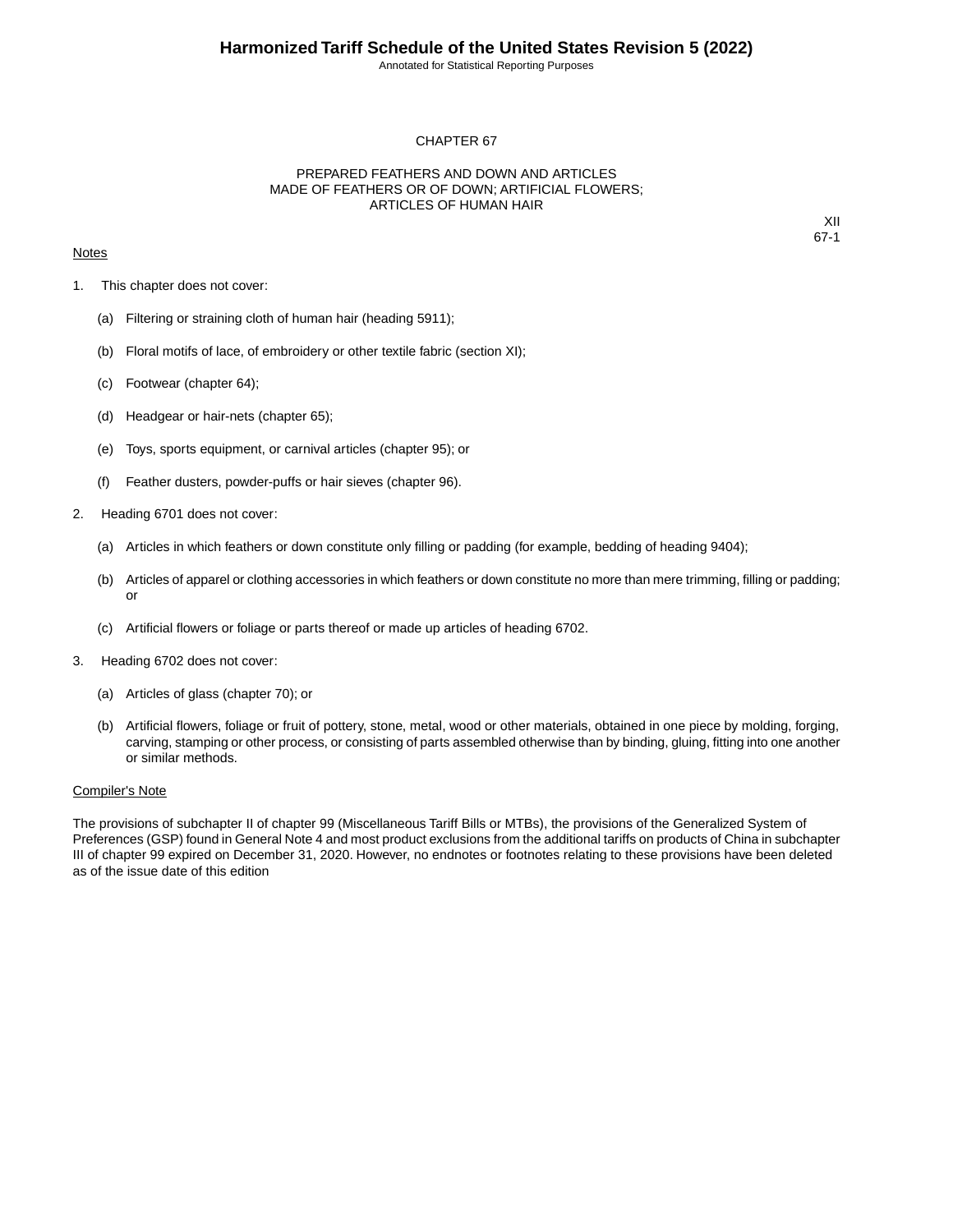# **Harmonized Tariff Schedule of the United States Revision 5 (2022)**

Annotated for Statistical Reporting Purposes

| Heading/<br>Subheading   | Stat.<br>Suf- | <b>Article Description</b>                                                                                                                                                                                               | Unit<br>of            |         | Rates of Duty<br>$\mathbf{1}$                                                  | $\overline{2}$ |
|--------------------------|---------------|--------------------------------------------------------------------------------------------------------------------------------------------------------------------------------------------------------------------------|-----------------------|---------|--------------------------------------------------------------------------------|----------------|
|                          | fix           |                                                                                                                                                                                                                          | Quantity              | General | Special                                                                        |                |
| 6701.00                  |               | Skins and other parts of birds with their feathers or down,<br>feathers, parts of feathers, down and articles thereof (other<br>than goods of heading 0505 and worked quills and scapes):                                |                       |         |                                                                                |                |
| 6701.00.30 00            |               |                                                                                                                                                                                                                          | No 4.7% <sup>1/</sup> |         | Free (A*, AU, BH,<br>CL, CO, D, E, IL,<br>JO, KR, MA, OM,<br>P, PA, PE, S, SG) | 60%            |
| 6701.00.60 00            |               |                                                                                                                                                                                                                          |                       |         | Free (A*, AU, BH,<br>CL, CO, D, E, IL,<br>JO, KR, MA, OM,<br>P, PA, PE, S, SG) | 60%            |
| 6702                     |               | Artificial flowers, foliage and fruit and parts thereof; articles<br>made of artificial flowers, foliage or fruit:                                                                                                       |                       |         |                                                                                |                |
| 6702.10<br>6702.10.20 00 |               | Of plastics:<br>Assembled by binding with flexible materials such as<br>wire, paper, textile materials, or foil, or by gluing or by                                                                                      |                       |         |                                                                                |                |
|                          |               |                                                                                                                                                                                                                          |                       |         | Free (A*, AU, BH,<br>CL, CO, D, E, IL,<br>JO, KR, MA, OM,<br>P, PA, PE, S, SG) | 60%            |
| 6702.10.40 00            |               |                                                                                                                                                                                                                          |                       |         | Free (A*, AU, BH,<br>CL, CO, D, E, IL,<br>JO, KR, MA, OM,<br>P, PA, PE, S, SG) | 80%            |
| 6702.90                  |               | Of other materials:                                                                                                                                                                                                      |                       |         |                                                                                |                |
| 6702.90.10 00            |               |                                                                                                                                                                                                                          |                       |         | Free (A*, AU, BH,<br>CL, CO, D, E, IL,<br>JO, KR, MA, OM,<br>P, PA, PE, S, SG) | 60%            |
|                          |               | Other:                                                                                                                                                                                                                   |                       |         |                                                                                |                |
| 6702.90.35 00            |               |                                                                                                                                                                                                                          |                       |         | Free (A*, AU, BH,<br>CL, CO, D, E, IL,<br>JO, KR, MA, OM,<br>P, PA, PE, S, SG) | 71.5%          |
| 6702.90.65 00            |               |                                                                                                                                                                                                                          |                       |         | Free (A*, AU, BH,<br>CL, CO, D, E, IL,<br>JO, KR, MA, OM,<br>P, PA, PE, S, SG) | 90%            |
| 6703.00                  |               | Human hair, dressed, thinned, bleached or otherwise worked;<br>wool or other animal hair or other textile materials, prepared<br>for use in making wigs or the like:                                                     |                       |         |                                                                                |                |
| 6703.00.30 00            |               |                                                                                                                                                                                                                          |                       |         |                                                                                | 20%            |
| 6703.00.60 00            |               |                                                                                                                                                                                                                          |                       |         |                                                                                | 35%            |
| 6704                     |               | Wigs, false beards, eyebrows and eyelashes, switches and<br>the like, of human or animal hair or of textile materials; articles<br>of human hair not elsewhere specified or included:<br>Of synthetic textile materials: |                       |         |                                                                                |                |
| 6704.11.00   00          |               |                                                                                                                                                                                                                          |                       |         |                                                                                | 35%            |
| 6704.19.00 00            |               |                                                                                                                                                                                                                          |                       |         |                                                                                | 35%            |
| 6704.20.00 00            |               |                                                                                                                                                                                                                          |                       |         |                                                                                | 35%            |
| 6704.90.00 00            |               |                                                                                                                                                                                                                          |                       |         |                                                                                | 35%            |
|                          |               |                                                                                                                                                                                                                          |                       |         |                                                                                |                |
|                          |               |                                                                                                                                                                                                                          |                       |         |                                                                                |                |

XII